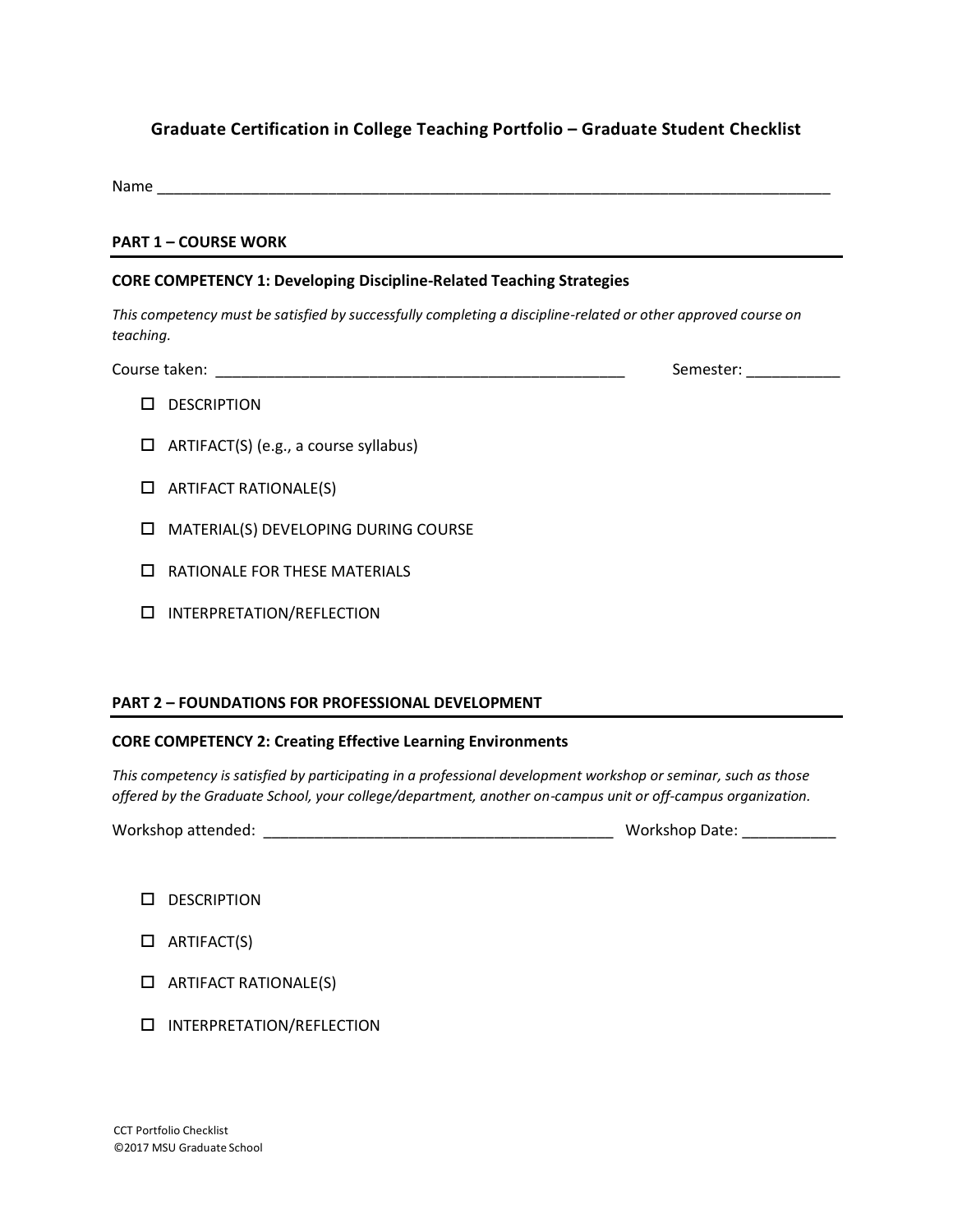### **CORE COMPETENCY 3: Incorporating Technology in your Teaching**

*This competency is satisfied by participating in a professional development workshop or seminar, such as those offered by the Graduate School, your college/department, another on-campus unit or off-campus organization.*

Workshop attended: \_\_\_\_\_\_\_\_\_\_\_\_\_\_\_\_\_\_\_\_\_\_\_\_\_\_\_\_\_\_\_\_\_\_\_\_\_\_\_\_\_ Workshop Date: \_\_\_\_\_\_\_\_\_\_\_

| <b>DESCRIPTION</b> |  |
|--------------------|--|
|--------------------|--|

- $\Box$  ARTIFACT(S)
- $\Box$  ARTIFACT RATIONALE(S)
- **INTERPRETATION/REFLECTION**

### **CORE COMPETENCY 4: Understanding the University Context**

*This competency is satisfied by participating in a professional development workshop or seminar, such as those offered by the Graduate School, your college/department, another on-campus unit or off-campus organization.*

- **DESCRIPTION**
- $\Box$  ARTIFACT(S)
- $\Box$  ARTIFACT RATIONALE(S)
- INTERPRETATION/REFLECTION